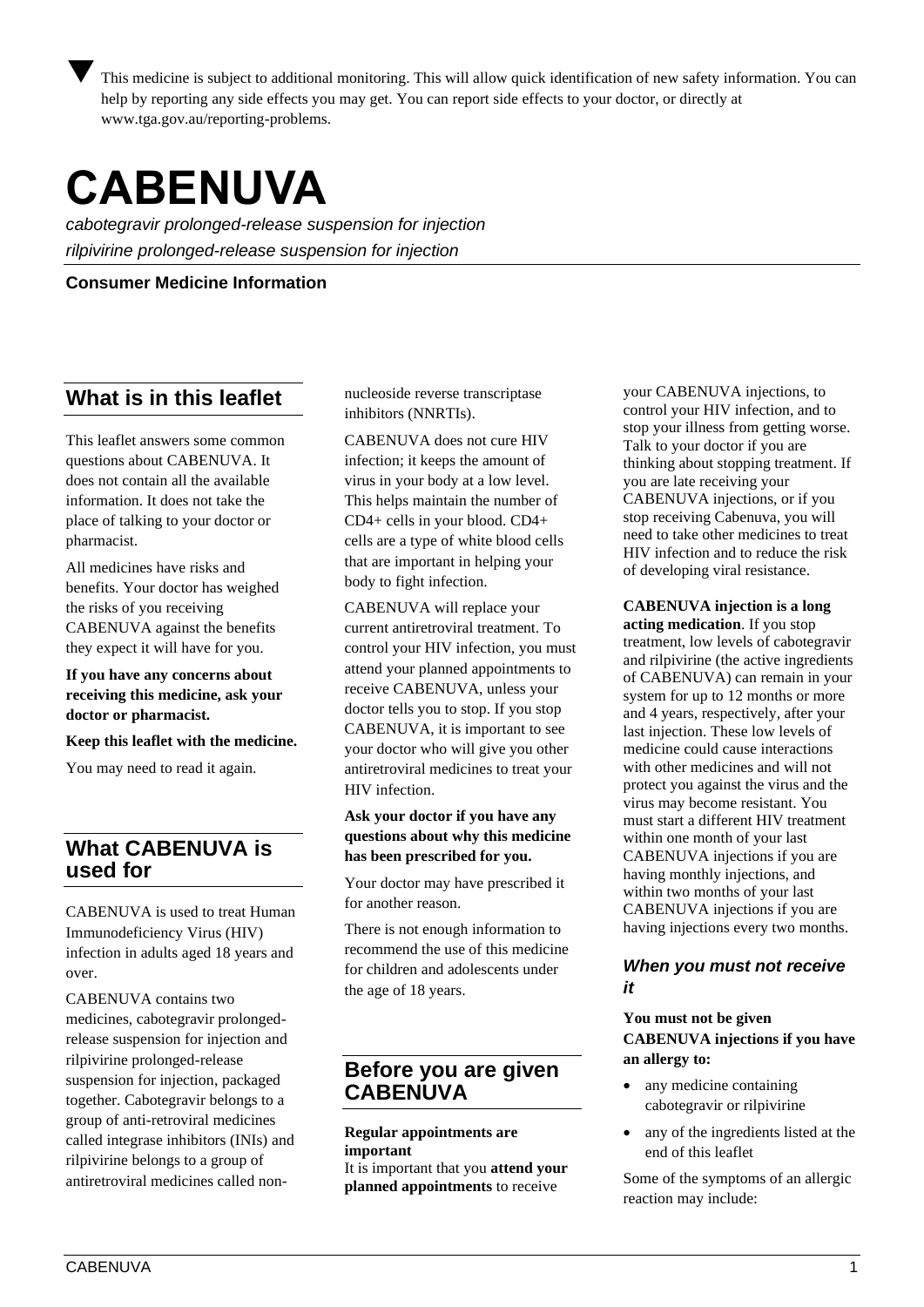- rash, itching or hives on the skin
- a high temperature (fever)
- lack of energy (fatigue)
- swelling of the face, lips, tongue or other parts of the body
- wheezing or difficulty breathing
- shortness of breath
- muscle or joint pain

#### **You must not be given CABENUVA injections if you are taking any of these medicines:**

- rifabutin, rifampicin or rifapentine (to treat some bacterial infections such as tuberculosis)
- phenytoin, phenobarbital, carbamazepine or oxcarbazepine (also known as anticonvulsants used to treat epilepsy and prevent seizures)
- products containing St. John's wort (hypericum perforatum), a herbal product used to treat depressions.

#### **You must not be given CABENUVA injections after the expiry date printed on the pack or if the packaging is torn or shows signs of tampering.**

If it has expired or is damaged, return it to your pharmacist for disposal.

**If you are not sure whether you should be given this medicine, talk to your doctor.** 

# *Before you start to receive it*

Some other conditions may develop during HIV treatment.

**Tell your doctor or pharmacist if you experience severe or troublesome reactions at the site where you are given your injections**.

• **Symptoms of infection and inflammation**

People with advanced HIV infection (AIDS) have weak immune systems, and are more likely to develop serious infections (opportunistic infections). When they start treatment, the immune system

becomes stronger, so the body starts to fight infections.

Symptoms of infection and inflammation may develop, caused by either:

- − old, hidden infections flaring up again as the body fights them
- − the immune system attacking healthy body tissue (autoimmune disorders).

The symptoms of autoimmune disorders may develop many months after you start a medicine to treat your HIV infection.

Symptoms may include:

- − muscle weakness and/or muscle pain
- − joint pain or swelling
- − weakness beginning in the hands feet and moving towards the trunk of the body
- − palpitations or tremor
- − hyperactivity (excessive restlessness and movement).

**If you get any symptoms of infection or if you notice any of the symptoms above tell your doctor immediately. Don't take other medicines for the infection without your doctors' advice.**

**Tell your doctor if you have allergies to any other medicines, foods, preservatives or dyes.** 

#### **Tell your doctor if you have or have had any of the following medical conditions:**

- kidney problems.
- liver problems

Signs of liver problems include yellowing of the skin and the whites of eyes, loss of appetite, itching tenderness of the stomach, light coloured stools or unusually dark urine

#### **Your liver function will be monitored by your doctor during treatment with CABENUVA.**

**Tell your doctor if you are pregnant or plan to become pregnant or are breast-feeding.**  Your doctor can discuss with you the risks and benefits, to you and your baby, of receiving CABENUVA injections while pregnant.

If you are planning to have a baby, talk to your doctor in advance, as the injections in CABENUVA can stay in your system for up to 12 months or longer after the last injections.

Where possible, women who are HIV-positive should not breast feed, because HIV infection can be passed on to the baby in breast milk.

It is not known whether the ingredients in the CABENUVA injections can pass into breast milk and harm your baby. They may still pass into breast milk for 12 months after the last injections.

**If you have not told your doctor about any of the above, tell him/her before you start receiving CABENUVA injections.** 

# *Taking other medicines*

**Tell your doctor or pharmacist if you are taking any other medicines, including any that you get without a prescription from your pharmacy, supermarket or health food shop.** 

Some medicines and the CABENUVA injections may interfere with each other. These include:

- carbamazepine, oxcarbazepine, phenobarbital, or phenytoin (also known as anticonvulsants used to treat epilepsy and prevent seizures)
- rifabutin, rifampicin or rifapentine (to treat some bacterial infections such as tuberculosis)
- clarithromycin and erythromycin (antibiotics used to treat bacterial infections)
- methadone (a medicine used for pain)
- dexamethasone (a corticosteroid used in a variety of conditions such as inflammation and allergic reactions)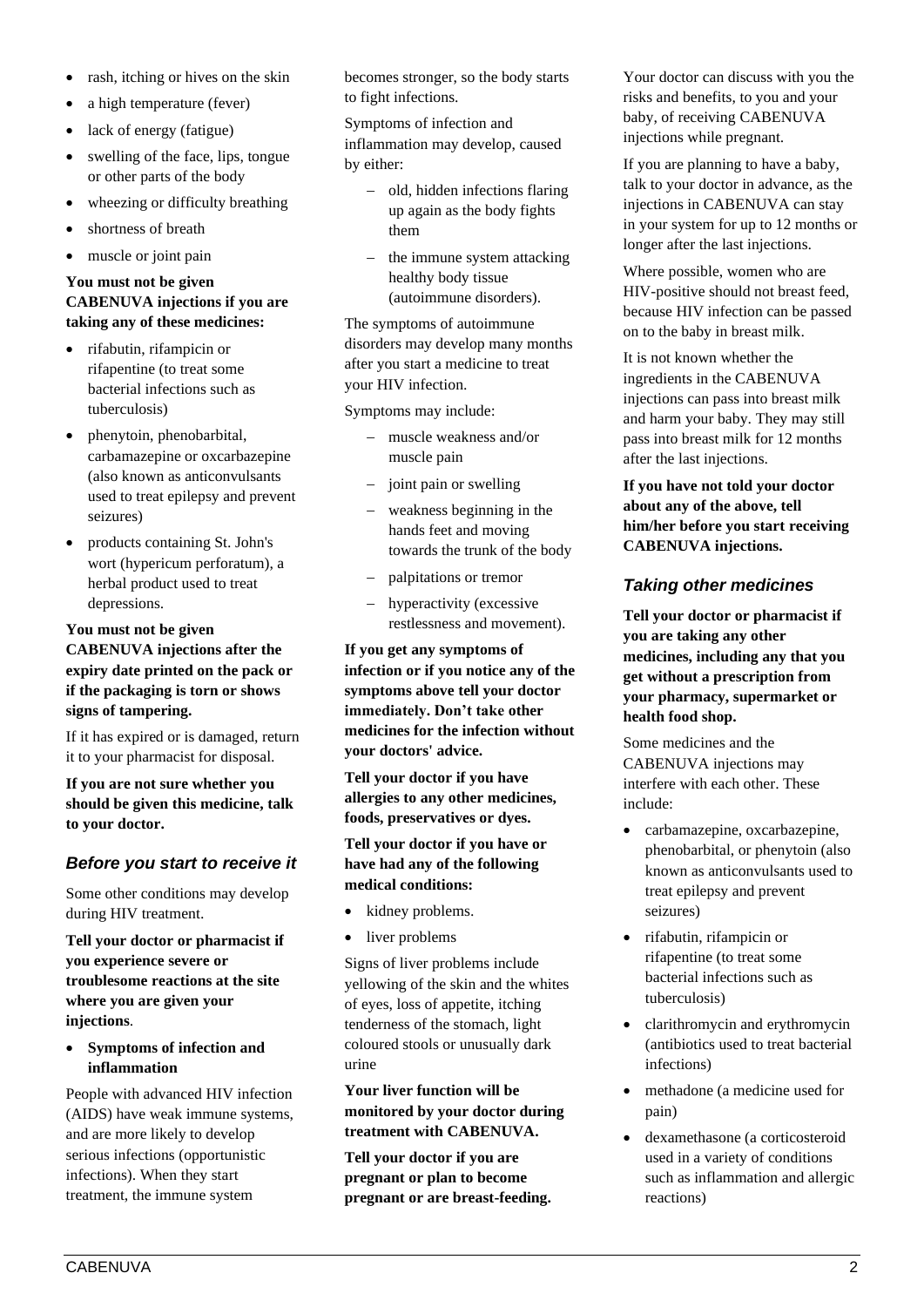- products containing St. John's wort (hypericum perforatum), a herbal product used to treat depressions.
- medicines for the treatment of hepatitis C.

These medicines may be affected by CABENUVA injections or may affect how well they work. You may need different amounts of your medicines, or you may need to take different medicines.

Your doctor and pharmacist have more information on medicines to be careful with or avoid while receiving this medicine.

# **How CABENUVA is given**

# *How much is given*

When you first start treatment with CABENUVA, your doctor will advise you to take VOCABRIA (cabotegravir) tablets (30 mg) and rilpivirine tablets (25 mg), once a day, for one month (lead-in period) before your first CABENUVA injections. Taking VOCABRIA tablets and rilpivirine tablets before you receive CABENUVA injections will allow your doctor to test how well you tolerate these medicines.

In the second month (following 1 month oral treatment) you will receive CABENUVA 3 mL injections (cabotegravir 600 mg in 3 mL injection and rilpivirine 900 mg in 3 mL injection) at the same visit.

Following this, you will be given CABENUVA as two injections, either once every month or once every 2 months. Your doctor will advise you of your dosing schedule.

# *How it is given*

You will be given CABENUVA as two injections, once every month or once every two months.

A nurse or doctor will give you the injections in the muscle of each side of your buttocks (intramuscular injection [IM]).

# *How long it should be given*

#### **Continue receiving your medicine for as long as your doctor tells you.**

CABENUVA injections are prolonged-release medications, so if you stop treatment, the injections will remain in your system for up to a year or more after your last injection.

**It is important that you attend your planned appointments to receive your CABENUVA injections.**

# *If you miss a dose or stop treatment*

**Take CABENUVA for as long as your doctor recommends. Don't stop unless your doctor advises you to. If you miss an appointment to receive your injections, contact your doctor right away to make a new appointment.**

**Talk to your doctor if you think you will not be able to receive your CABENUVA injections at the usual time. Your doctor may recommend you take VOCABRIA and rilpivirine tablets instead, until you are able to receive your CABENUVA injections again.** 

**Talk to your doctor if you are thinking about stopping treatment**. You will need to take other medicines to treat your HIV infection and prevent development of viral resistance if you are late receiving or stop receiving CABENUVA injections.

These medicines helps to control your condition but does not cure it. It is important to keep receiving your medicines even if you feel well.

# *If you are given too much (overdose)*

A doctor or nurse will give these injections to you, so it is unlikely that you will be given too much. If you

are worried, talk to the doctor or nurse.

# **While you are receiving CABENUVA**

# *Things you must do*

• You will need regular blood tests:

For as long as you're receiving CABENUVA, your doctor will arrange regular blood tests to check for side effects.

• Stay in regular contact with your doctor:

CABENUVA helps to control your condition, but it is not a cure for HIV infection. Your need to receive CABENUVA injections every 4 to 8 weeks to stop your illness from getting worse. Because CABENUVA does not cure HIV infection, you may still develop other infections or illnesses linked to HIV infection.

#### **Keep in contact with your doctor and attend your planned appointments to receive CABENUVA injections. Don't stop without your doctor's advice.**

• Protect other people:

HIV infection is spread by sexual contact with someone who has the infection, or by transfer of infected blood (for example, by sharing injection needles). CABENUVA injections will not stop you passing HIV infection on to other people. To protect other people from becoming infected with HIV:

- − Use a condom when you have oral or penetrative sex
- − Don't risk blood transfer (e.g. don't share needles)

**If you are about to be started on any new medicine, remind your doctor and pharmacist that you are receiving CABENUVA injections.** 

**Tell any other doctors, dentists, and pharmacists who treat you**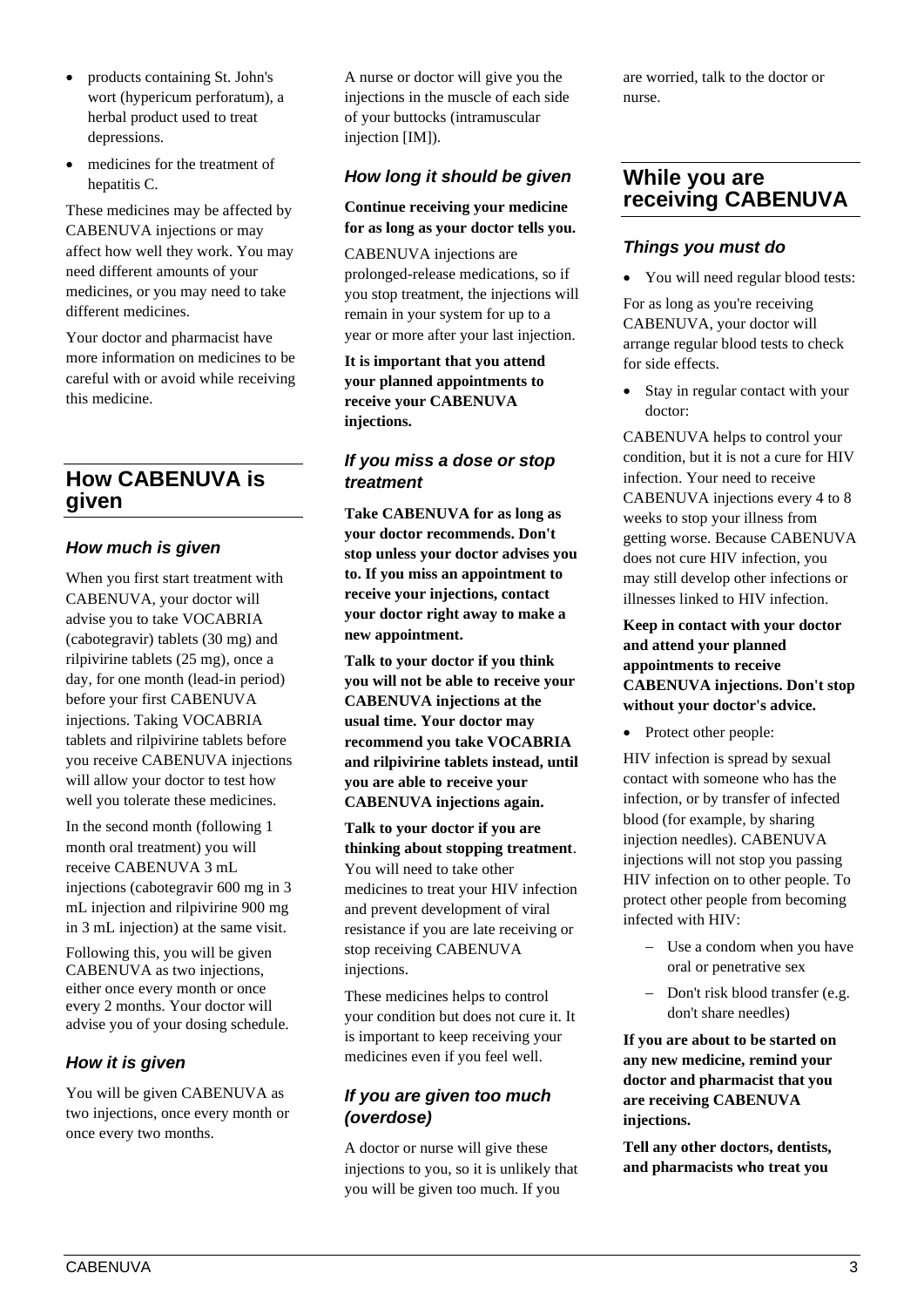**that you are receiving this medicine.** 

**If you are going to have surgery, tell the surgeon or anaesthetist that you are receiving this medicine.** 

It may affect other medicines used during surgery.

**If you become pregnant while receiving this medicine, tell your doctor immediately.** 

# *Things you must not do*

**Do not pass on your medicine to anyone else. It may harm them even if they have the same condition as you.** 

**Do not stop your medicine without talking to your doctor.** 

# *Things to be careful of*

## **Do not drive or operate machinery until you know how CABENUVA injections affects you.**

These injections may cause dizziness, in some people or other side effects that make you less alert. If you have any of these symptoms, do not drive, operate machinery or do anything else that could be dangerous.

# **Side effects**

## **Tell your doctor or pharmacist as soon as possible if you do not feel well while you are receiving CABENUVA injections.**

These medicines help most people with HIV, but they may have unwanted side effects in a few people. All medicines can have side effects. Sometimes they are serious, most of the time they are not. You may need medical attention if you get some of the side effects.

When you are being treated for HIV, it can be hard to tell whether a symptom is a side effect of the CABENUVA injections or other medicines you are taking, or an effect of the HIV disease itself. It is very

important to talk to your doctor about any changes in your health.

Some side effects may only be seen in your blood tests and may not appear immediately after you start receiving CABENUVA injections. If you get any of these effects, and if they are severe, your doctor may advise you to stop CABENUVA injections.

**As well as the effects listed below for CABENUVA injections, other conditions can develop during combination therapy for HIV.**

**Do not be alarmed by the following lists of side effects. You may not experience any of them.** 

**Ask your doctor or pharmacist to answer any questions you may have.** 

**Tell your doctor or pharmacist if you notice any of the following and they worry you:** 

#### **Very common side effects**

These may affect more than 1 in 10 people:

- headache
- injection site reactions in clinical studies, these were generally mild to moderate and became less frequent over time. Symptoms may include:
	- very common: pain and discomfort, a hardened mass or lump
	- − common: redness, itching, swelling, bruising, warmth or discolouration.
	- − uncommon: numbness, minor bleeding, an abscess (collection of pus) or cellulitis (warmth, swelling or redness).
- feeling hot (pyrexia)

#### **Common side effects**

These may affect up to 1 in 10 people:

- depression
- anxiety
- abnormal dreams
- difficulty sleeping (insomnia)
- dizziness
- feeling sick (nausea)
- vomiting
- stomach pain (abdominal pain)
- wind (flatulence)
- diarrhoea
- rash
- muscle pain (myalgia)
- lack of energy (fatigue)
- feeling weak (asthenia)
- generally feeling unwell (malaise)
- weight gain

#### **Uncommon side effects**

These may affect up to 1 in 100 people:

- feeling drowsy (somnolence)
- liver damage
- changes in liver blood tests

#### **Other side Effects that may show up in blood tests**

Other side effects have occurred in some people but their exact frequency is unknown:

- increase in bilirubin (a substance produced by the liver) in the blood
- an increase in the level of enzymes produced in the muscles (creatine phosphokinase, creatinine)

## **Tell your doctor or pharmacist if you notice anything that is making you feel unwell.**

# **After receiving CABENUVA**

## *Storage*

**Keep your injections in the pack until it is time to take them.** 

**Keep your injections in a refrigerator at 2°C to 8°C. Do not freeze.**

**Keep it where children cannot reach it.**